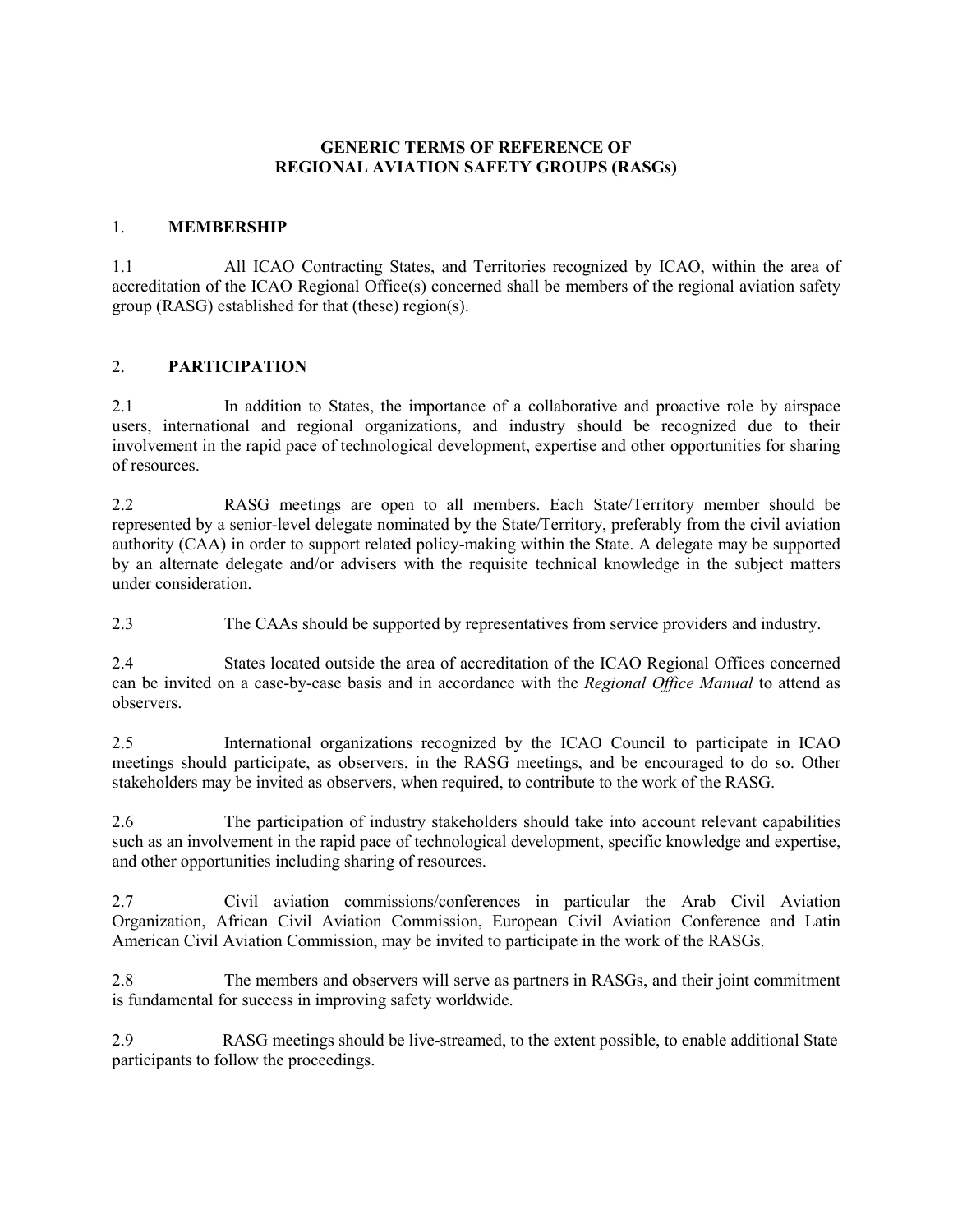# 3. **WORKING ARRANGEMENTS**

### 3.1 **Structure**

3.1.1 RASGs have the obligation to apply the most effective and efficient organizational structure and meeting modalities that best suit the characteristics of each region's implementation work programme while maintaining to the extent possible, alignment with these Terms of Reference, the regional work programme and the Global Aviation Safety Plan (GASP).

3.1.2 The ICAO Regional Director(s) will serve as the Secretary of the RASG. Wherever two Regional Directors are involved, they will periodically rotate between serving as Secretary of the RASG and planning and implementation regional group (PIRG) to balance the Secretariat responsibilities between these two regional groups. The Secretary of the RASG, in coordination with the Secretary of the PIRG, will establish the date, methodology and the procedure to be applied for the rotation.

3.1.3 The organization of the RASG should address global and region-specific safety-related matters, and meetings should be closely coordinated between the RASG and PIRG chairpersons and the Secretariat. RASG and PIRG meetings should be held back-to-back or combined to facilitate coordination and to ensure the efficient use of resources.

3.1.4 The RASGs shall be administered by a chairperson and one or two vice-chairpersons elected from the State-nominated delegates present. The RASGs will establish the cycle of elections. Exceptionally, at the discretion of each RASG, vice-chairpersons or a co-chairperson may be elected from the international and regional organizations, and/or industry present.

3.1.5 The RASG will build on the work already done by States, ICAO Regional Offices and existing regional and sub-regional organizations (such as the cooperative development of operational safety and continuing airworthiness programmes, regional safety oversight organizations (RSOOs), regional accident and incident investigation organizations (RAIOs) and industry) to support the establishment and operation of safety management processes for the region(s).

3.1.6 RASGs contributory bodies may be created by the RASG to discharge the RASG work programme by working on defined subjects requiring detailed technical expertise. A contributory body shall only be formed when it has been clearly established that it is able to make a substantial contribution to the required work. A contributory body will be dissolved by the RASG when it has completed its assigned tasks or if the tasks cannot be usefully continued.

3.1.7 Invitations to RASG meetings must be issued at least three months in advance of the meeting to assist States to plan participation.

3.1.8 The Secretariat will review and update the RASG Handbook periodically, and as required, to ensure a result-oriented approach.

3.1.9 Where the meeting is held in more than one ICAO working language, interpretation services shall be made available to facilitate participation in the deliberations and adoption of the report by all participants.

3.1.10 States, international organizations and industry are invited to submit working papers, research works, etc. in order to enhance the work of the RASG and its contributory bodies. To ensure proper time for consideration and good decision-making, the Secretary should ensure that all working papers are available at least fourteen days prior to the start of the meeting for consideration.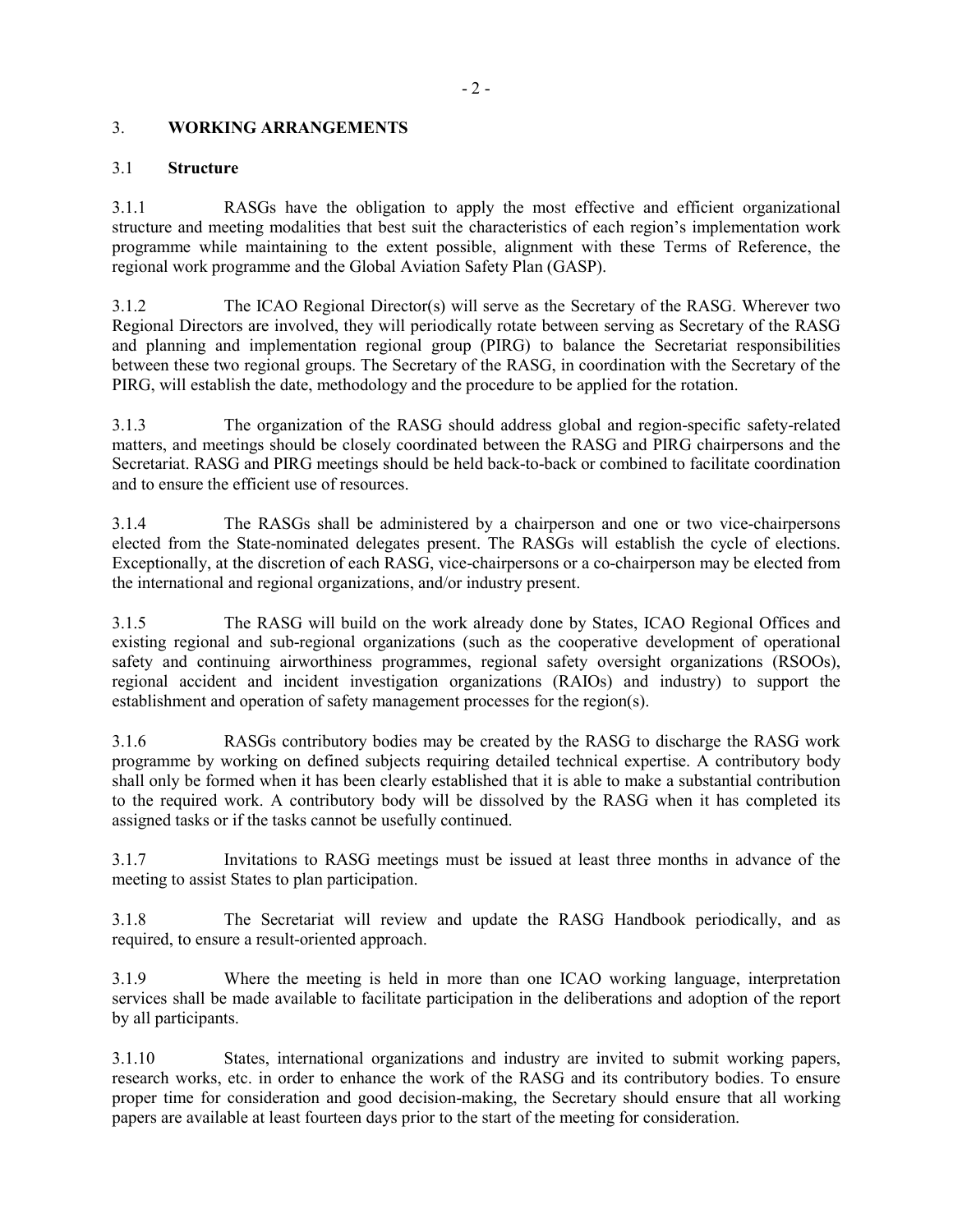### 3.2 **Venue**

3.2.1 RASG meetings will be convened in the Regional Offices, to the extent possible, to facilitate proper access by States. Approval to host RASG meetings outside of the Regional Office must be obtained from the President of the Council.

3.2.2 The Secretary General will ensure the allocation of the necessary financial resources to host RASG meetings.

3.2.3 RASG contributory bodies may be convened at a different location, if required, to be determined by the Secretary and Chairpersons of the RASG, and contributory body. Venues shall be chosen with the primary aim of facilitating maximum State attendance.

#### 3.3 **State role**

3.3.1 State CAAs, supported by service providers as necessary, should participate in the work of the RASG and its contributory bodies to:

- a) ensure the continuous and coherent development and implementation of regional safety plans and report back on the key performance indicators (KPIs);
- b) support the regional work programme with participation from the decision-making authority with the technical expertise necessary for the planning and implementation mechanism, thus supporting policy decisions at the State level;
- c) support the implementation of effective safety management and collaborative decision-making processes to mitigate aviation safety risks, thus supporting policy decisions at the State level;
- d) contribute information on safety risk, including State safety programme (SSP) safety performance indicators (SPIs, in accordance with the GASP as part of their safety risk management activities;
- e) ensure coordination, at the national level, between the CAA, service providers and all other concerned stakeholders, and harmonization of the national plans with the regional and global plans;
- f) facilitate the development and establishment of Letters of Agreement and bilateral or multilateral agreements;
- g) ensure the implementation of the GASP goals and targets; and
- h) embrace a performance-based approach for implementation as highlighted in the Global Plans.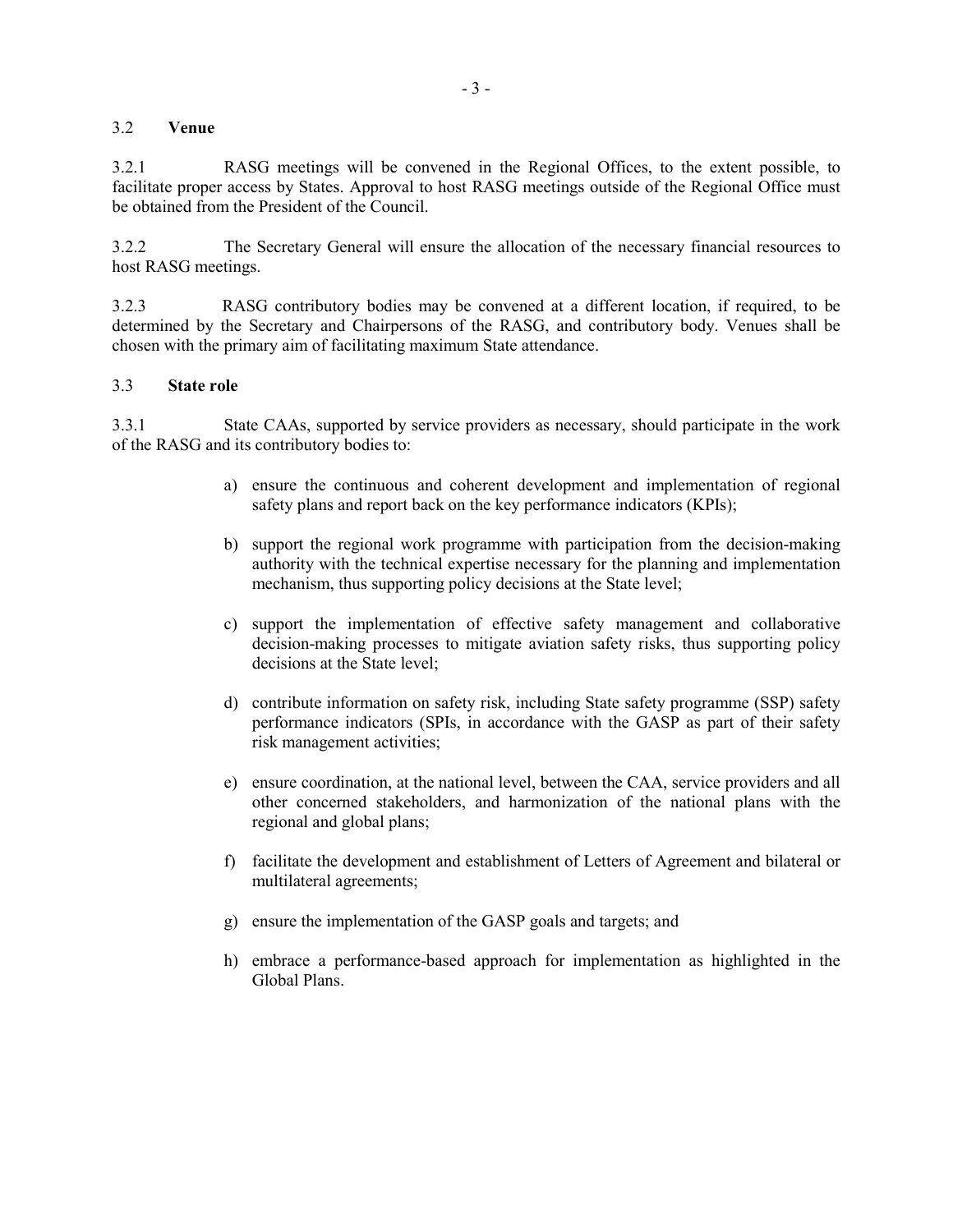## 3.4 **International organization and industry role**

3.4.1 Industry stakeholders/partners should participate in the work of the RASG and its contributory bodies in order to support the implementation of safety oversight activities, safety management and collaborative decision-making processes, as well as to identify regional requirements, mitigate aviation safety risks, provide technical expertise, as required, and ensure adequate resources.

3.4.2 Their focus should be on identifying regional requirements and ensuring that their available resources are adequately allocated.

## 3.5 **Reporting**

3.5.1 The RASG reports outcomes to the ICAO Council through the Air Navigation Commission (ANC) as facilitated by the ICAO Secretariat.

3.5.2 RASG meeting reports should reflect the structure of the GASP (organizational challenges, operational safety risks, infrastructure and safety performance measurement) and RASG deliverables should map the expected GASP goals and targets.

3.5.3 RASG meeting reports should be provided in a standardized format to the governing bodies of ICAO to identify regional and emerging challenges, and shall include as a minimum:

- a) a brief history of the meeting (duration and agenda);
- b) a list of meeting participants, affiliation and number of attendees;
- c) a list of conclusions and decisions with a description of their rationale (what, when, why and how);
- d) a list of safety enhancement initiatives (SEIs) linked to the associated GASP targets and indicators, and the appropriate mechanism used to measure their effectiveness;
- e) common implementation challenges identified amongst RASG members and possible solutions, assistance required and estimated timelines to resolve, if applicable, by sub-region;
- f) identification of and recommendations on particular actions or enhancements that would require consideration by the ANC and Council to address particular challenges;
- g) a list of issues cross-referenced to actions to be taken by ICAO Headquarters and/or Regional Offices;
- h) based on the GASP, and associated SPIs and tools, report to the extent possible on the status of implementation of safety goals, targets and indicators, including the priorities set by the region in their regional safety plans exploring the use of regional dashboards to facilitate monitoring regional progress being made;
- i) a list of items for coordination with the PIRG and a concise summary of the outcome of related discussions;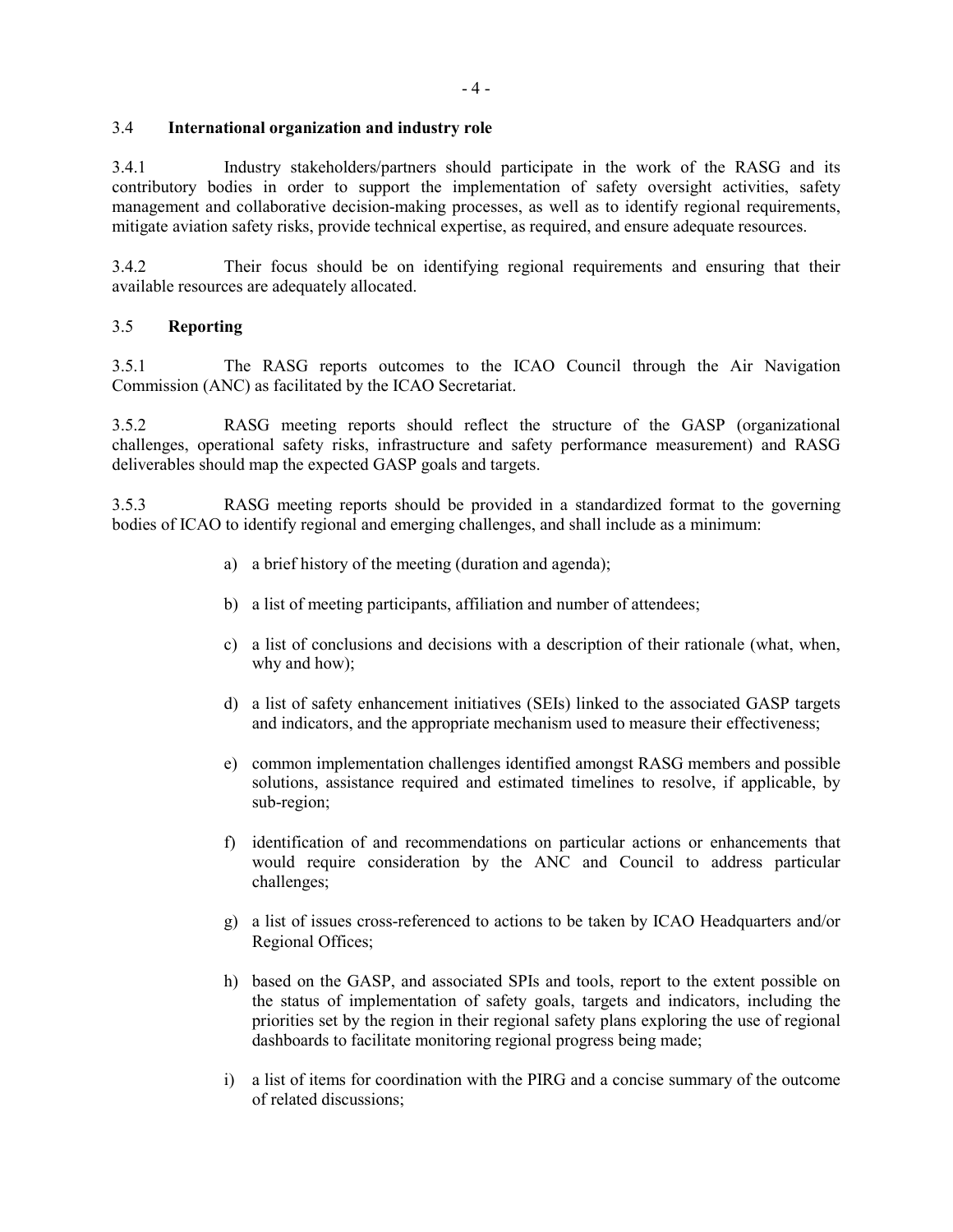- j) feedback on implementation issues and actionable recommendations to the ICAO Council to continually improve future editions of the GASP that identify regional safety objectives and priorities to ensure proper focus on emerging safety concerns; and
- k) the work programme and future actions to be taken by the RASG.

3.5.4 A technical officer from Headquarters (Air Navigation Bureau) will participate and provide support to the meeting and subsequently arrange for the presentation of reports, in coordination with the Regional Office(s) and chairpersons of the RASG, to the ANC and Council for review and harmonization.

3.5.5 The final RASG report will be approved at the end of the meeting. Where the report requires translation, it will be made available within fifteen working days of the meeting closure.

3.5.6 Headquarters will provide feedback to the RASGs highlighting the actions taken by the ANC and Council related to their previous meeting outcomes.

3.5.7 When a RASG does not meet during the annual reporting cycle of the consolidated report on PIRGs and RASGs to the Council, the Secretary of the regional group must, nevertheless, report implementation progress, as well as difficulties experienced, for inclusion in the report.

#### 4. **GLOBAL PLANS**

4.1 In regard to Global Plans, the RASG shall:

- a) support implementation by States of the *Global Aviation Safety Plan* (GASP, Doc 10004) taking into account aspects of the *Global Air Navigation Plan* (GANP, Doc 9750) and Global Aviation Security Plan (GASeP) by ensuring effective coordination and cooperation between all States and stakeholders;
- b) monitor and report the progress on the implementation by States of the GASP and the regional objectives and priorities;
- c) provide feedback on the GASP implementation and propose amendments to the Global Plans as necessary to keep pace with the latest developments and ensure harmonization with regional and national plans;
- d) in line with the GASP and regional priorities, identify specific aviation safety risks and propose mitigating actions using the mechanisms defined by Annex 19 — *Safety Management* and the *Safety Management Manual* (Doc 9859), with timelines to resolve deficiencies; and
- e) verify the provision of services in accordance with global and regional requirements.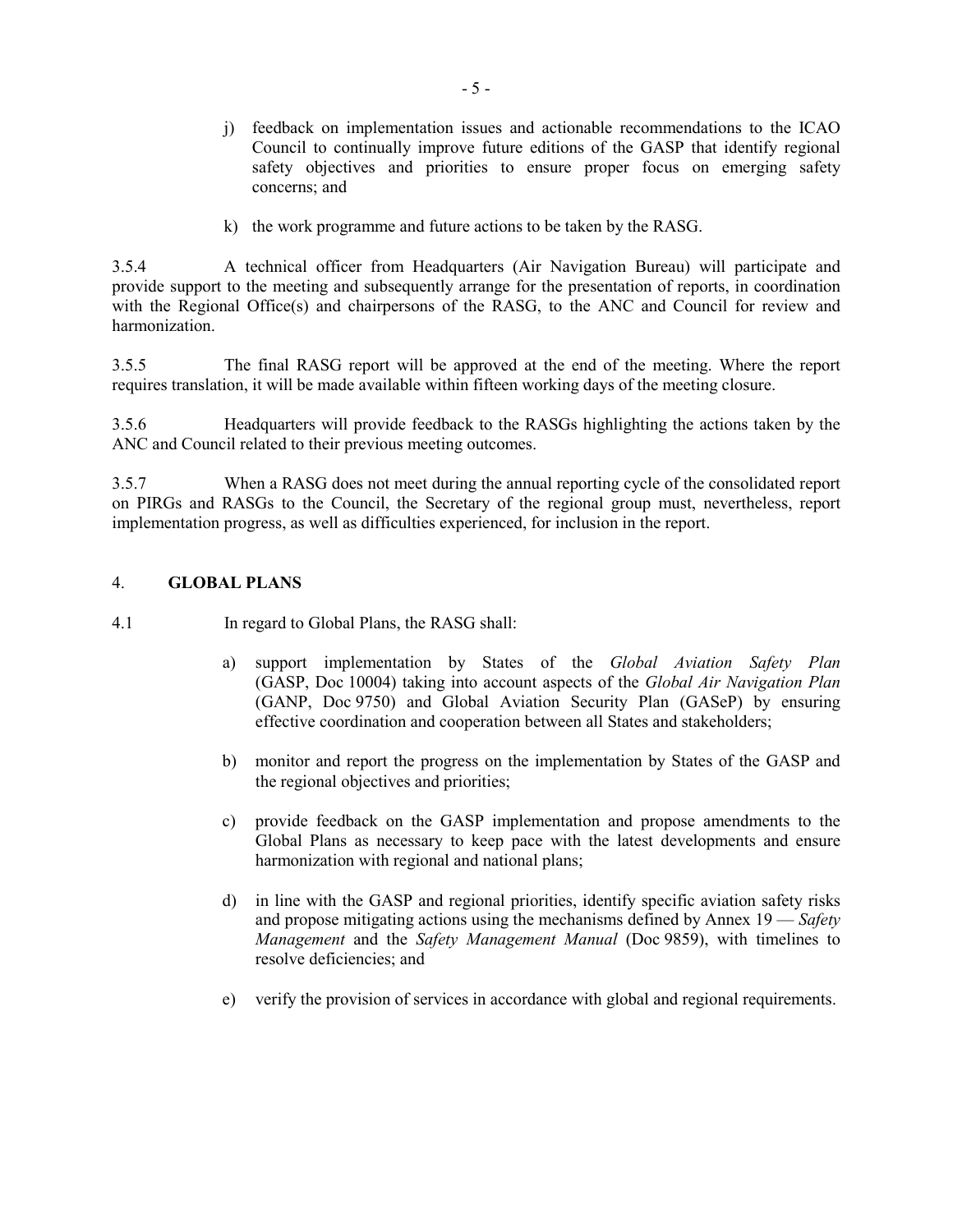# 5. **REGIONAL ACTIVITIES**

- 5.1 In regard to regional activities, the RASG shall:
	- a) serve as a regional cooperative forum that determines regional priorities, develops and maintains the regional aviation safety plan and associated work programme based on the GASP and relevant ICAO Provisions, integrating global, regional, sub-regional, national and industry efforts in continuing to enhance aviation safety worldwide;
	- b) facilitate the development and implementation of safety risk mitigation action plans by States, taking into consideration States' level of effective implementation of the critical elements of safety oversight systems and progress being made to improve the level;
	- c) monitor and report, using a data driven approach, the region's main aviation safety risks, and determine regional priorities and associated work programme based on the GASP;
	- d) analyze safety information and hazards to civil aviation at the regional level and review the action plans developed within the region to address identified hazards;
	- e) identify and report on regional and emerging safety challenges experienced that affect implementation of ICAO global provisions by States and measures undertaken or recommended to effectively address them; and
	- f) facilitate the development and implementation of regional and national aviation safety plans by States.

#### 6. **RASG COORDINATION**

- 6.1 In regard to coordination, the RASG shall:
	- a) coordinate safety issues with the respective PIRG;
	- b) foster cooperation, information exchange, sharing of experiences and best practices among States and stakeholders;
	- c) provide a platform for regional coordination and cooperation amongst States and stakeholders for the continuous improvement of safety in the region with due consideration to harmonization of developments and deployments, and intra- and interregional coordination;
	- d) ensure that all safety activities at the regional and sub-regional level are properly coordinated amongst role players to avoid duplication of efforts;
	- e) identify security, environmental and economic issues that may affect aviation safety, and inform ICAO Secretariat accordingly for action;
	- f) identify practical examples and tools to support effective safety management implementation; and